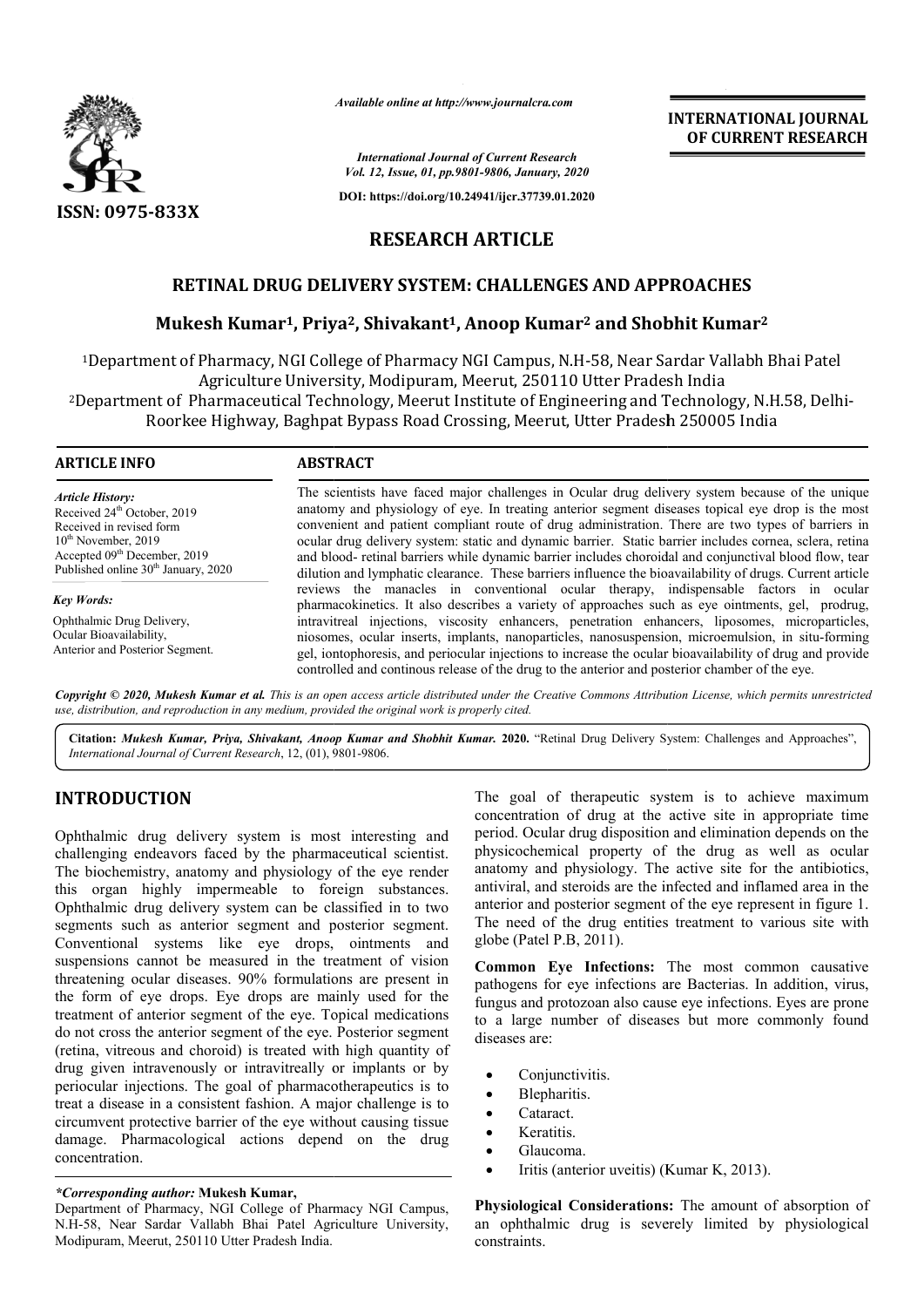Along with the factors that bound ocular absorption of the impermeable corneal barrier. The cornea mainly consists of three membranes: epithelium, endothelium, and inner stroma which are the main absorptive barriers for ion transport process. The tight junctions of the corneal epithelium serve as a selective barrier for small molecule and stop the diffusion of macromolecules during the paracellular route. The stroma under the epithelium is a very hydrophilic layer making up 90% of the cornea. The corneal endothelium is responsible for maintaining normal corneal hydration. Obviously then, the more lipophilic drug is, the more resistance they will find crossing the stroma, the extra hydrophilic is the drug. These are the various physicochemical properties of the drug such as solubility, lipophilicity, molecular size and shape, charge and degree of ionization change the route and rate of permeation through the corneal membrane (Sampath K, 2012).

#### **Pharmacokinetic considerations**

These are main route for drug administration and elimination from the eye. The following various processes such as:

- Transcorneal penetration from the lachrymal fluid in to the anterior chamber.
- Noncorneal drug penetration across the conjunctiva and sclera in to the anterior uvea.
- Drug delivery from the blood stream through bloodaqueous barrier in to the anterior chamber.
- Removal of drug from the anterior chamber by the aqueous humor turnover to the trabecular meshwork and sclemm's canal.
- Drug removal from the aqueous humor into the systemic circulation across the blood-aqueous barrier.
- Drug delivery from the blood in to the posterior eye across the blood-retinal barrier.
- Intravitreal drug administration.
- Drug removal from the vitreous via posterior route across the blood-retina barrier.
- Drug removal from the vitreous via anterior route to the posterior chamber (Marmor M.F, 1985).

When the ophthalmic drug is applied topically it first gets mixed with lachrymal fluid. As the lachrymal fluid is produced continuously  $(0.5{\text -}2.2/\text{-}1/\text{min})$ , the contact time of the drug is short (1-2 min). Then, approximately half of the drug flows through the upper canaliculus and the other half, through the lower canaliculus into the lacrimal sac, which opens into the nasolachrymal duct. Drainage of lacrymal fluid during blinking (every 12s) towards the nasolachrymal duct induces a rapid elimination of conventional dosage forms. The drug is absorbed into the retina-choroid via an extracorneal or scleroconjunctival route; the iris and ciliary body are presumably supplied via both the transcorneal and the extracorneal pathways (Bourlasis L, 1998).

**Challenges in ophthalmic drug delivery system:** The exact challenge of designing a therapeutic system is to achieve an optimal concentration of a drug at the active site for the suitable time to provide ocular delivery systems with high therapeutic efficacy. The anatomy, physiology, and barrier function of the cornea give and take the fast absorption of the drugs. Regular instillations of the eye drops are required to uphold a therapeutic drug level in the tear film or at the site of action.

Regular use of highly concentrated solutions may induce toxic side effects and cellular harm at the ocular surface. Poor bioavailability of the drug in ocular delivery system is mainly due to the precorneal defeat factors which include solution drainage, tear dynamics, lacrimation, tear turnover, tear dilution, conjunctival absorption, and transient residence time. The relative impermeability of the corneal epithelial membrane is the major challenges to anterior segment drug delivery following topical administration. These are the suitable constraints, used a minute fraction of the drug, effectively 1% or less of the instilled dose, and are ocularly absorbed. These are clinically successful; the topical formulation is maintaining the balance between lipophilicity and hydrophilicity with higher contact time (Patel P. B, 2011).

**Anterior segment drug delivery challenges:** For ailments of the eye, topical administration is usually chosen over systemic administration. Because when drug administered by ocular route, it has to cross the precorneal barrier before it reaches the anatomical barrier of the cornea. These are first barrier that slow the diffusion of an active constituent into the eye and consist of the tear film and the conjunctiva. Poor bioavailability of drugs from ocular dosage forms is mainly due to the precorneal defeat factors. Furthermore, frequent instillations of eye drops are essential to uphold a therapeutic drug level in the tear film or at the site of action. But the common use of highly concentrated solution may induce toxic side effects and cellular damage at the ocular surface (Steinfeld A, 2004).

**Posterior segment drug delivery challenges:** Topical ocular medications do not achieve the posterior segment drug targets because of the high efficiency of the blood-retinal barrier (BRB). The release of drugs to the posterior segment of ocular tissue is prohibited by the same factors that are responsible for the poor ocular bioavailability. In addition, the blood-retinal barrier bound the efficacy of the intravenous route in posterior drug delivery. The fixed junctions of the blood-retinal barrier restrict the entry of systemically administered drugs in to the retina. A high vitreal drug concentration is required in the treatment of posterior segment diseases. Blood-retinal barrier is selectively porous to extra lipophilic molecules mainly governs the entry of drug molecules into posterior segment of the eye. Frequently administration of drug leads to systemic side effect. Another challenge for posterior segment is to uphold the therapeutic drug concentration over prolonged periods and reduce the number of injections. Drug is eliminated via the anterior route, that is, to the aqueous humor then eliminated by the loss of the humor in the anterior chamber angle. Many drugs are also eliminated via posterior route through the blood-retinal barrier to the systemic circulation (Myles M. E, 2005).

#### **Ideal characteristics of ophthalmic drug delivery system**

These are the various ideal characteristics of ophthalmic drug delivery system such as

- Good corneal permeation
- Maximum ocular drug absorption through prolong contact time with corneal tissue.
- Simple instillation for the patient.
- Minimize the frequency of drug administration.
- Improve patient compliance.
- Decreases the toxicity and side effect.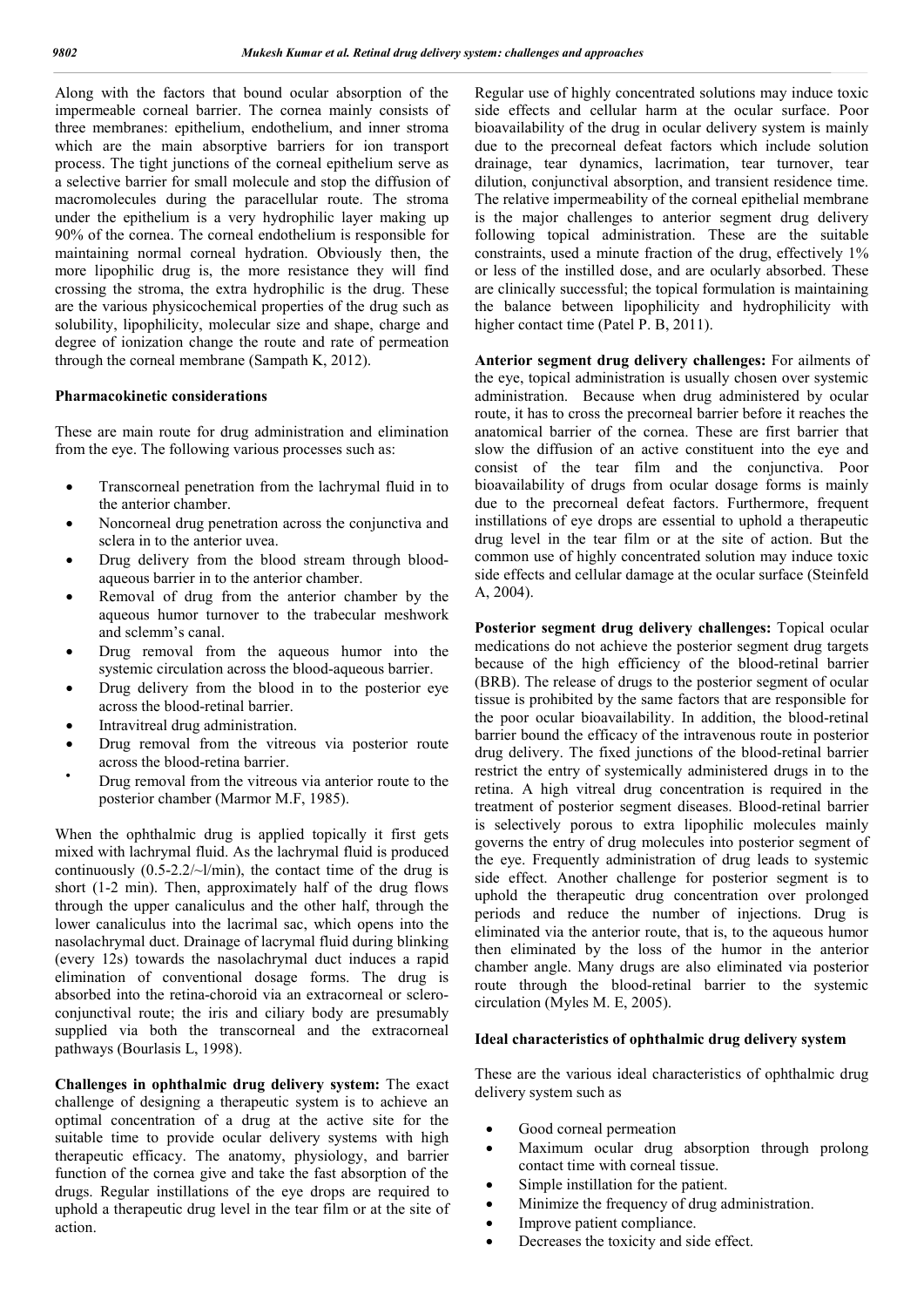- Reduce the pre corneal drug loss.
- Should not cause blurred vision.
- Relatively nongreasy.
- Appropriate rheological properties and concentrations of the viscous system (Gadbey R. E, 1979).

**Approaches in ophthalmic drug delivery system:** The approaches attempted in the early stages can be divided into two main categories: the first one is the bioavailability enhancement and second is the controlled release drug delivery. These approaches can be used to enhance the bioavailability. The duration of therapeutic effect of ocular drug can be divided into two categories: The first one is based on maximizing corneal drug absorption and reduces the precorneal drug loss through viscosity and penetration enhancers, prodrug, gel, and liposome. The second one is based on the use of sustained drug delivery system which provides the controlled and regular delivery of ophthalmic drug, such as inserts, nanoparticles, micro particulate implants, and colloid. Conventional approaches like viscosity enhancer, gel, diffusion enhancer, prodrug, and liposome enhance the ophthalmic bioavailability of the drugs to the anterior segment of the eye. Various current approaches like in situ gel and implants enhance the ophthalmic bioavailability of the drug and controlled the release of the ophthalmic drugs to the anterior segment of the eye. Furthermore; approaches like intravitreal injections, iontophoresis, subconjunctival injections, and periocular route are used to deliver ophthalmic drugs to the posterior segment of the eye (Patel P.B, 2011).

#### **Approaches to improve ocular bioavailability**

**Eye ointments:** These are usually ready by using a mixture of semisolid and solid hydrocarbons (paraffin) which have a melting and softening point near body temperature and are nonirritating to the eye. Ointment may be simple bases, where the ointment forms one is the continous phase, or mix bases where a two phase system such as emulsion. The medicinal substance is added in the base in the form of solution or as a finely micronized powder. Ointments break up in to minute droplets and remain as a depot of the drug for complete periods. These are useful in enhance drug bioavailability and in sustaining drug release. Ointment are safe and well-tolerated by the eye, ointment suffer with comparatively reduced patient compliance due to blurring of vision and irritation (Raghava S, 2004 and Ashaben P, 2013). The batter bioavailability of drugs from ointment bases is because of several factors likes: (i) higher effective concentration (ii) inhibition of dilution by the tears (iii) increased tissue contact time and resistance to nasolachrymal drainage (Shell J, 1984).

**Gel:** This formulation is a case of viscosity improvement through the use of viscosity enhancers which lead to slight prolonged precorneal residence time. Gel based system has reduced systemic exposure. Due to high viscosity, gel attains an enhancement in bioavailability, and the dosing frequency can be reducing to once a day. High viscosity gel while, result is blurred and matted eyelids, which significantly decreases the patient acceptability. Aqueous gel naturally utilizes such polymer as polyvinylalcohal (PVA), polyacrylamide, poloxamer, HPMC, carbomer, poly methylvinylethermaleic anhydride, and hydroxypropyl ethyl cellulose. Swellable water insoluble polymers, called hydrogel or polymer having irregular characteristics of swelling in aqueous medium provide controlled drug delivery systems.

The discharge of drug from these systems occur using transport of the solvent into the polymer matrix most important to its swelling. The final step involves the dispersion of the solute during the swollen polymer, leading to dissolution (Ali M, 2017).

**Penetration enhancers:** The transfer individuality across the cornea can be maximized by raising the permeability of the corneal epithelial membrane. The stratified corneal epithelial cell layer is a tight ion transporting tissue. One of the approaches used to develop ophthalmic drug bioavailability lies in raising rapidly the permeability characteristics of the cornea with suitable substances known as penetration enhancers or absorption promoters. These are disadvantages like ocular irritation and toxicity. The transport of drug from cornea to receptor site is a rate-limiting step. The penetration enhancer increases the corneal uptake by changing the integrity of the corneal epithelium. Addition of these agents such as cetyloyridinium chloride, benzalkonium chloride, ionophore (Such as lasalocid), Tween 20, Parabens, saponins, brij 35, brij 78, brij 98, ethylenediaminetetraacetic acid, bile salt, and bile acids (Such as sodium cholate, taurocholic acid), capric acid, fusidic acid, azone, saponins, hexamethylene octanamide, and decylmethyl sulfoxide in different formulation have shown a significant improvement in corneal drug absorption (Gadbey R.E, 1979).

### **Prodrug**

Prodrug is to improve corneal drug permeability through change the hydrophilicity and lipophilicity characteristic of the drug. Within the cornea or after corneal penetration, the prodrug is either chemically or enzymatically metabolized to the active substances. Therefore, ideal prodrug should not only have improved lipophilicity and a high partition coefficient, but it must also have high enzyme susceptibility. Enzyme systems recognized in ocular tissues include esterase, ketone reductase, and steroid 6-hydroxylase. Prodrug is considered as a new drug entity; so broad pharmacokinetic and pharmacologic information is required for proper design. Some suitable examples of prodrug include the antiviral medications ganciclovir and acyclovir. An acyl ester prodrug formulation of ganciclovir, a drug with a comparatively low partition coefficient, significantly increased the amount of drug that can penetrate the cornea. Enhance the permeability was linearly linked with improved susceptibility of the ganciclovir esters to undergo hydrolysis by esterase in the cornea (Sultana Y, 2006).

**Viscosity enhancers:** Viscosity enhancer polymers is usually added in ophthalmic drug solutions on the principle that an increased vehicle viscosity. Should correspond to a slower removal from the preocular area, which lead to enhanced precorneal residence time, and hence a greater transcorneal diffusion of the drug into the anterior segment of the eye. It has minimum effect in terms of enhancement in bioavailability. Polymers used include polyvinyl alcohol (PVA), polyvinylpyrrolidone (PVP), methylcellulose, hydroxyethylcellulose, hydroxypropyl (HPMC) and hydroxypropylcellulose. PVA was more effective. This is because of its adhesive properties and its capability to enhance the thickness of the precorneal tear film. Indicated that the retention of drug in the precorneal tear film is not strictly linked to the viscosity of the vehicle, and the capability of a polymer to drug water as the vehicle spreads over the ocular surface with each bink (Gadbey R.E, 1979).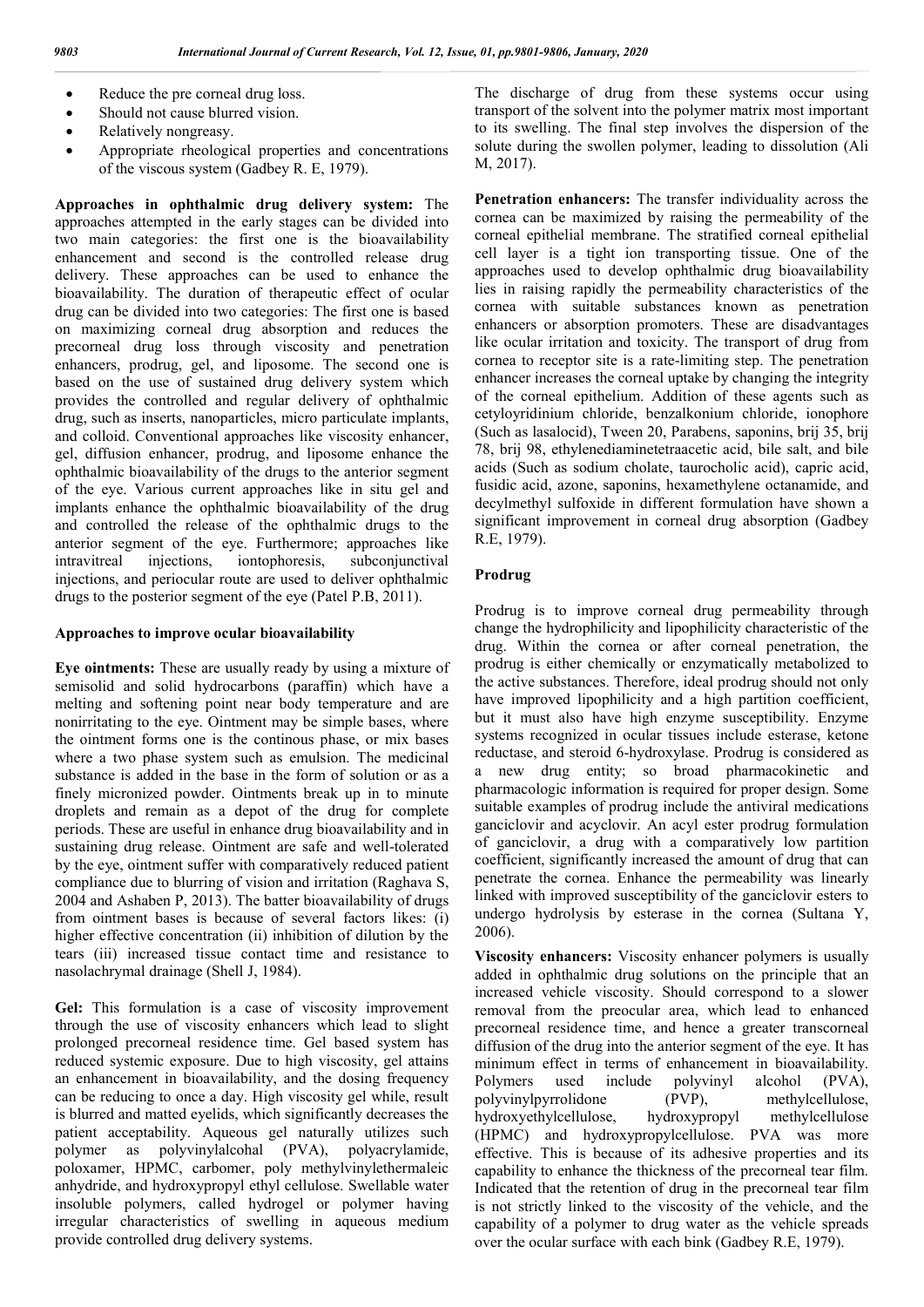

#### **Table 1. Available ocular product**

**Figure 1. Schematic presentation of the ocular structure with the routes of drug kinetics illustrated**

**Liposomes:** These are microscopic vesicles composed of one or more concentric lipid bilayers, separated by water or aqueous buffer compartments. These are posses the ability to have an intimate contact with the corneal conjunctival surfaces, which improve the probability of ocular drug absorption. The ability is particularly desirable for drugs that are poorly absorbed, the drugs with low partition coefficient, low solubility, or those with medium to high molecular weights. Positively charged liposomes appear to be preferentially captured at the negatively charged corneal surface as compared with neutral or negatively charged liposomes. These are biodegradable and biocompatible in nature. It reduced the drug toxicity, and provides the sustained release and site specific delivery. These are difficult to manufacture in sterile preparation. It is limitation like drug load and inadequate aqueous stability (Peyman G.A, 1995).

**Niosomes:** These are bilayered vesicles made up of nonionic surfactant. Which are capable of encapsulating both lipophilic and hydrophilic substances. Niosomes reduced the systemic drainage and improve the residence time, which lead to enhance the ocular bioavailability. These are nonbiocompatiable and nonbiodegradable in nature. These are used to deliver cyclopentolate, niosomal formulation was developed. It releases the drug independent of pH, resulting significant improvement of ocular bioavailability. Niosomal formulation coated with carbopol and chitosan polymer (Peyman G.A, 1995).

**Nanosuspension:** This is defined as sub-micron colloidal systems which consist of poorly water-soluble drug, suspended in an appropriate dispersion medium stabilized with surfactants. These are usually consists of colloidal carriers like polymeric resins which are inert in nature. These are improving the ocular bioavailability of the drug by increase the residence time. Charge on the surface of nanoparticles facilitates adhesion to the cornea (Leucuta S.E, 1989).

Nanosuspension technology can be better utilized for drug compounds with high energy content, which rather them insoluble in either organic (lipophilic) or hydrophilic media. Since these carriers do not irritate cornea, iris or conjunctiva, they act as an inert carrier for ophthalmic drugs (Harikumar S, 2011).

**Microemulsion:** This is stable dispersions of water and oil facilitated by a combination of surfactant and co-surfactant in a way to decrease interfacial tension. Microemulsion enhances the ocular bioavailability of the drug and reduced frequency of the administration. This system is usually characterized by higher thermodynamic stability, small droplets size (100 nm), and clear appearance. Oil and water system consisting of pilocarpine drug using lecithin, propylene glycol (surfactant), PEG 200 (co-surfactant), and isopropyl myristate as the oil phase has been designed. It is nonirritating to the eye. Such some formulations provide sustained drug release, thereby reducing the frequency of drug administration (Leucuta S.E, 1989).

**Nanoparticles / Nanospheres:** Nanospheres are providing colloidal particles, ranging from 10 nm to 1 mm, in which the drug is dissolved, entrapped, adsorbed or encapsulated. Encapsulated drug leads to stabilization of the drug. Nanospheres are used as drug carriers for ophthalmic application. These are further classified into nanospheres (small capsules with a central cavity surrounded by a polymeric membrane) or nanocapsules (solid metrical spheres). Nanocapsules show a better effect then the nanospheres, nanocapsule is due to their bioadhesive properties, resulting in enhancing the residence time and biological response. It enhances the ocular bioavailability of the drug and reducing dosing frequency (Peyman G.A, 1995).

**In Situ-Forming gel:** A droppable gel is present in liquid form and they involve phase transition process in to the form a viscoelastic gel, and this provides environmental changes.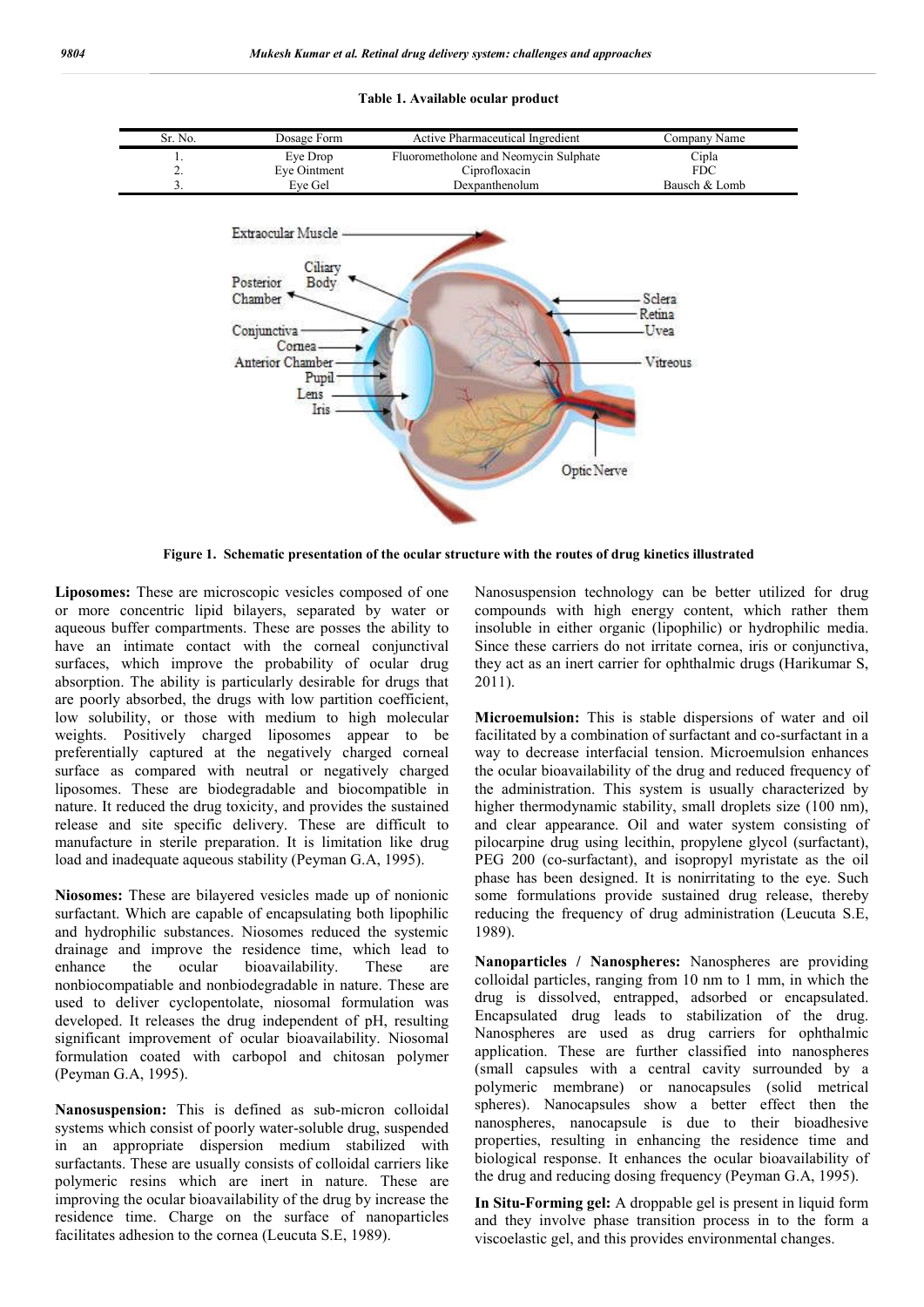It improves the patient acceptance. It prolongs the residence time and improves the ocular bioavailability of the drug. Parameters that can change and trigger the phase transition of droppable gel include pH, temperature, and ionic strength (Ali M, 2017).

**Approaches to provide controlled and continous ocular drug delivery microparticles:** These are drug-containing, micron-sized polymeric particles suspended in a liquid medium. Drug can be dispersed in the polymer matrix or covalently bound to the polymer backbone. Ahead topical instillation, the particles exist in the ocular drug delivery system. And discharge the drug from the particles through distribution, chemical reaction and/or polymer degradation. Microparticles enhance the precorneal residence time, which leads to continous and sustained release of the drug. Hence, enhance the ocular bioavailability of the drug and reduced the dosing frequency. Biodegradation, bioadhesion, and biocompatibility are preferred properties for the manufacture of polymers using ophthalmic microparticles. The following example, such as

- Microspheres of methylprednisolone chemically linked to hyaluronate esters.
- Pilocarpine-loaded albumin or gelatin microspheres.
- Acyclovir-loaded with chitosan microspheres (Peyman G.A, 1995).

**Implants:** The objective of the intraocular implant design is to give prolong action with sustained drug delivery system from the polymeric implant material. Intraocular implant is required in minor surgery. In general, they are placed intravitreally in the eye. The implants have the benefit of (i) Cross the blood ocular barriers to deliver constant therapeutic levels of the drug. (ii) Minimize the side effects associated with frequent systemic and intravitreal injection. (iii) Required small quantity of drug during the treatment. Ocular implants are classified as nonbiodegradable and biodegradable devices. Nonbiodegradable implants provide accurate control of drug release and long duration of release then the biodegradable polymers (Anita K, 2010).

**Ocular inserts:** Ocular inserts provide more controlled, sustained, and continous drug delivery by maintaining an effective drug concentration in the target tissues. It decreases the systemic absorption of the drug. It causes accurate dosing of the drug. A number of ocular inserts were equipped using various techniques to make soluble, hydrogel, nonerodible, and erodible inserts (Anita K, 2010).

#### **Approaches to posterior segment drug delivery**

**Iontophoresis:** Ocular iontophoresis has gained significant interest because of its non-invasive nature of delivery to both anterior and posterior segment of the eye. This is a noninvasive method of transfer the ionized drug through membranes. The drugs are moved across the membranes by two mechanisms: migration and electro-osmosis (Sultana Y, 2006).

**Periocular route:** Periocular route is the most important route for administering drugs to posterior eye segment. Periocular is the region near the eyes. Drug solutions are applied in close proximity to the sclera, which result in high retinal, vitreal concentrations. These are advantages like increase the drug absorption over systemically and topically delivered agents.

This delivery is safe to the posterior segment of the eye ball, then the systemic administration (no systemic toxicity), drug delivery to the target site of the eye. Injection show first order kinetics (rapidly increase the drug level may cause the drug toxicity) (Sultana Y, 2006).

**Intravitreal injections:** In this method, the injection of drug solution is directly injected into vitreous through pars plana utilizing a 30G needle which increases the drug absorption over topically and systemically delivered agents. This process is use to targeted drug delivery system. It has more safety drug delivery to the posterior segment to the eye then systemic administration (no systemic toxicity). Different other routes, intravitreal injection give high drug concentrations in vitreous and retina. Elimination of drug depends on its molecular weight. Intravitreal injection produces high drug concentrations in retina. Furthermore patients require to be carefully monitored in intravitreal injections. These are disadvantages like injection show first order kinetic (rapidly increase the drug level may cause the drug toxicity) (Sultana Y, 2006).

**Future Aspects:** In future, a lot of the emphasis will be given to attain noninvasive sustained drug release for eye disorders in both segments. An ideal system is supposed to attain an effective drug concentration at the target tissue for an extended period of time, while reducing the systemic exposure. In addition, the system should be both easy to use and comfortable. Patient acceptance will continue to be an important factor in designing future ophthalmic drug delivery systems. A reasonable approach to avoid the drawbacks of individual technologies is to combine the technologies. The reported examples include liposomes and nanoparticles coated with bioadhesive polymers and liposomes and nanoparticles in droppable gels.

### **The future challenges which could be faced by topical ocular drug delivery systems are as follows:**

- The ocular bioavailability must be enhanced from less than 1% to 15–20%.
- Most of the currently marketed ocular drugs were initially developed for non ocular applications, resulting in no specificity. So, it is required to develop new drug candidates for ocular use.
- Suitable design and packaging of these delivery systems needs further research.

There are several scientific and technological advances that are driving the progress in this field. Especially the advances in nanotechnology and biomaterials science may present new smart technologies to enhance ophthalmic drug delivery (Joshi A, 1994). These are the various ocular products available in the market represent in table 1.

### **Conclusion**

The extensive work has been done in ocular drug delivery system. It has been intended, to extend the residence time of topically applied drugs in the corneal and conjunctiva section. Some new approaches such as liposome, nanoparticles, collagen shield, ocular inserts, in situ activated gel formation, non corneal route of ocular drug diffusion, and nanoparticlesbased polymeric solutions and gels are being developed by the pharmaceutical science to increase the residence time of the drugs. Patient acceptance is very important for the design of